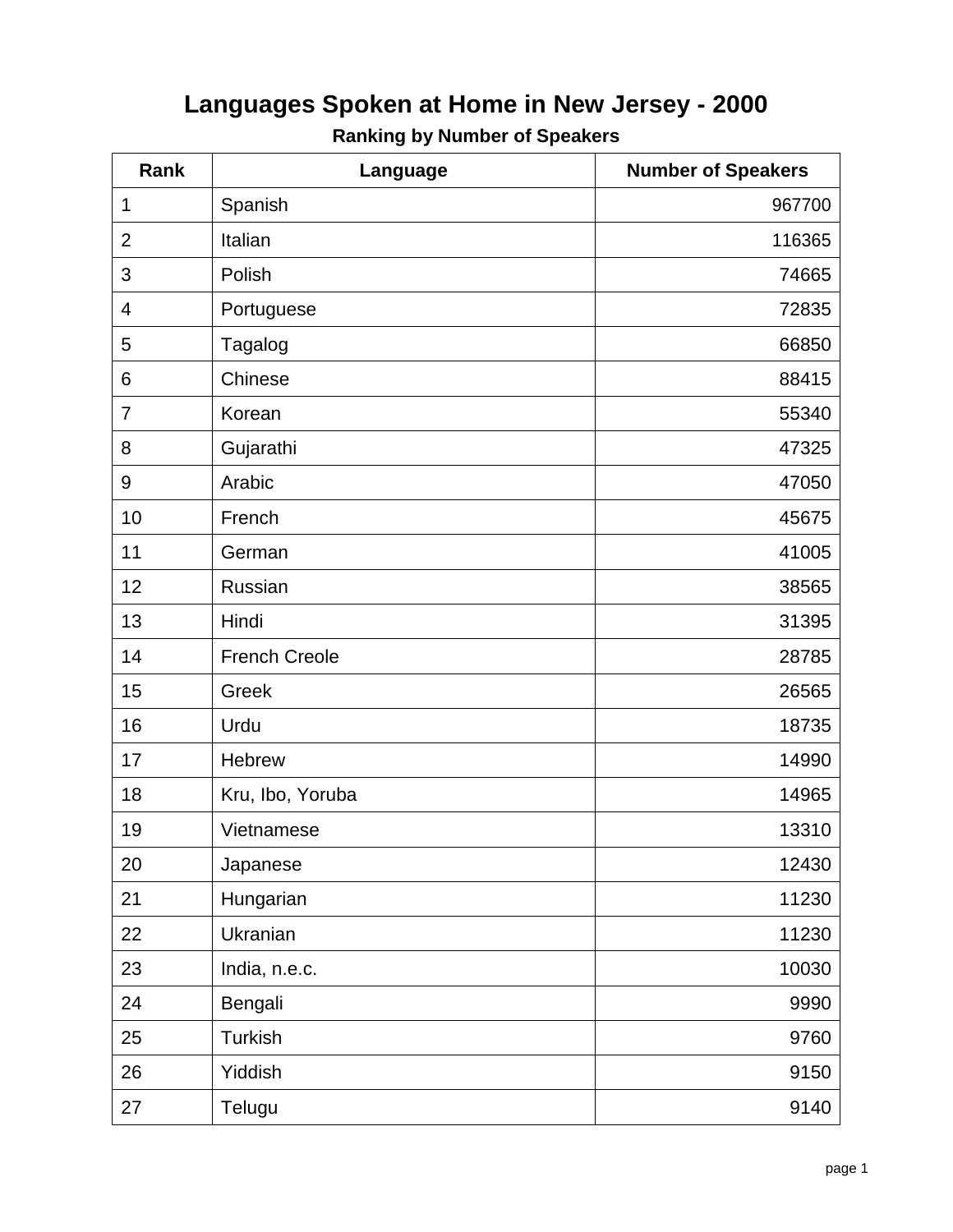| Rank | Language            | <b>Number of Speakers</b> |
|------|---------------------|---------------------------|
| 28   | Tamil               | 7925                      |
| 29   | Panjabi             | 7725                      |
| 30   | Mandarin            | 7635                      |
| 31   | Persian             | 6980                      |
| 32   | Armenian            | 6620                      |
| 33   | Malayalam           | 5880                      |
| 34   | Cantonese           | 5415                      |
| 35   | Croatian            | 5220                      |
| 36   | Albanian            | 5040                      |
| 37   | Formosan            | 4725                      |
| 38   | Dutch               | 4500                      |
| 39   | Marathi             | 4460                      |
| 40   | Slovak              | 4085                      |
| 41   | Romanian            | 3830                      |
| 42   | Serbocroatian       | 3610                      |
| 43   | Macedonian          | 3100                      |
| 44   | Kannada             | 2290                      |
| 45   | Swedish             | 2130                      |
| 46   | Thai                | 1985                      |
| 47   | Swahili             | 1870                      |
| 48   | Norwegian           | 1830                      |
| 49   | Lithuanian          | 1615                      |
| 50   | Czech               | 1610                      |
| 51   | Serbian             | 1590                      |
| 52   | Patois              | 1510                      |
| 53   | <b>Irish Gaelic</b> | 1475                      |
| 54   | Indonesian          | 1330                      |
| 55   | Jamaican Creole     | 1285                      |
| 56   | Pakistan, n.e.c.    | 1280                      |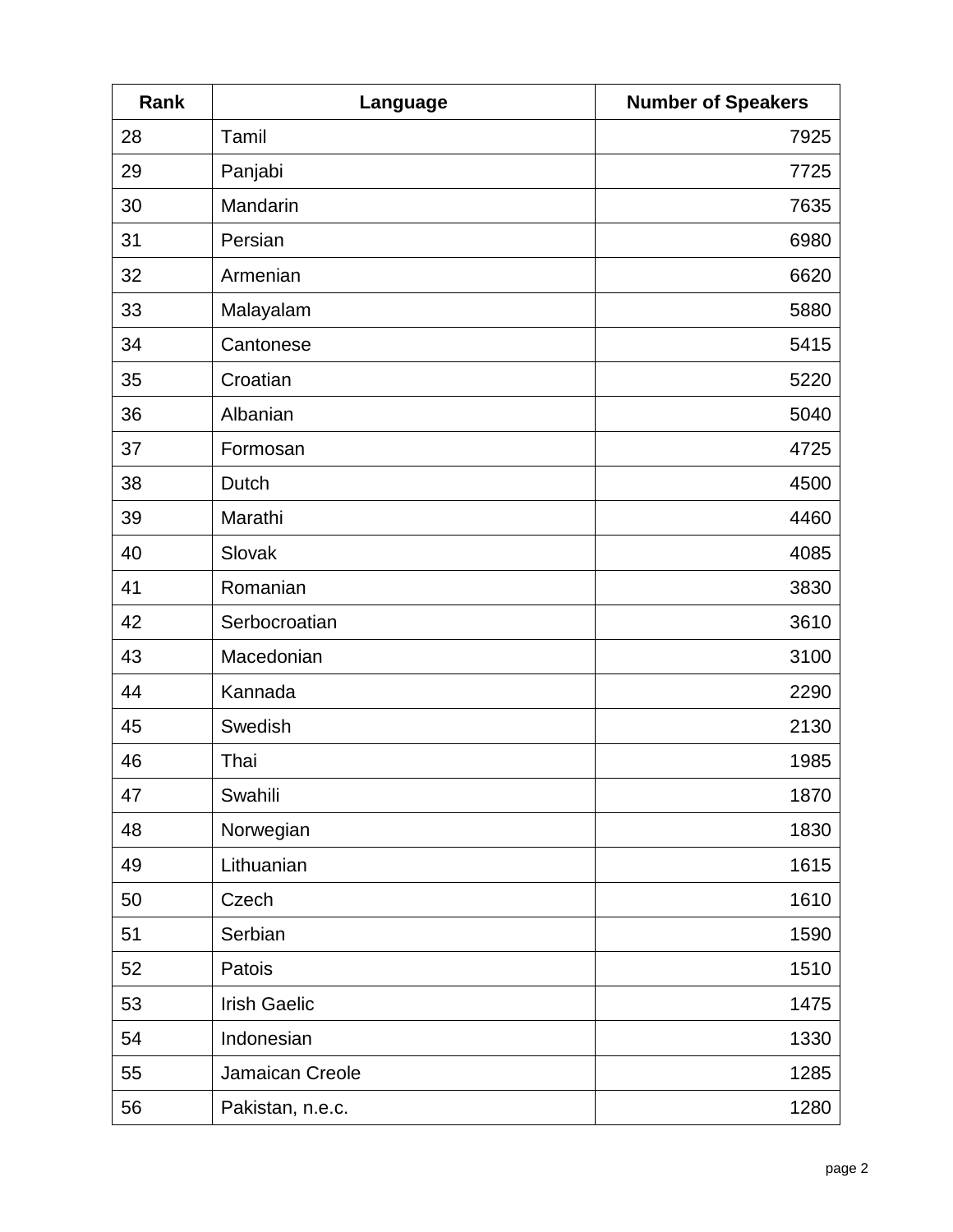| Rank | Language                       | <b>Number of Speakers</b> |
|------|--------------------------------|---------------------------|
| 57   | Amharic                        | 1205                      |
| 58   | Estonian                       | 1125                      |
| 59   | Lettish                        | 1030                      |
| 60   | Danish                         | 1000                      |
| 61   | African, not further specified | 940                       |
| 62   | Sindhi                         | 830                       |
| 63   | <b>Bulgarian</b>               | 795                       |
| 64   | Mande                          | 795                       |
| 65   | <b>Bantu</b>                   | 750                       |
| 66   | Mon-Khmer, Cambodian           | 715                       |
| 67   | <b>Bisayan</b>                 | 710                       |
| 68   | Caucasian                      | 670                       |
| 69   | Afrikaans                      | 665                       |
| 70   | Sinhalese                      | 635                       |
| 71   | Syriac                         | 635                       |
| 72   | Sebuano                        | 575                       |
| 73   | Finnish                        | 510                       |
| 74   | <b>Burmese</b>                 | 490                       |
| 75   | Laotian                        | 480                       |
| 76   | Fulani                         | 475                       |
| 77   | <b>Uighur</b>                  | 420                       |
| 78   | Ilocano                        | 360                       |
| 79   | Bielorussian                   | 355                       |
| 80   | Krio                           | 330                       |
| 81   | Pashto                         | 275                       |
| 82   | Nepali                         | 260                       |
| 83   | Malay                          | 240                       |
| 84   | Mongolian                      | 210                       |
| 85   | Oriya                          | 200                       |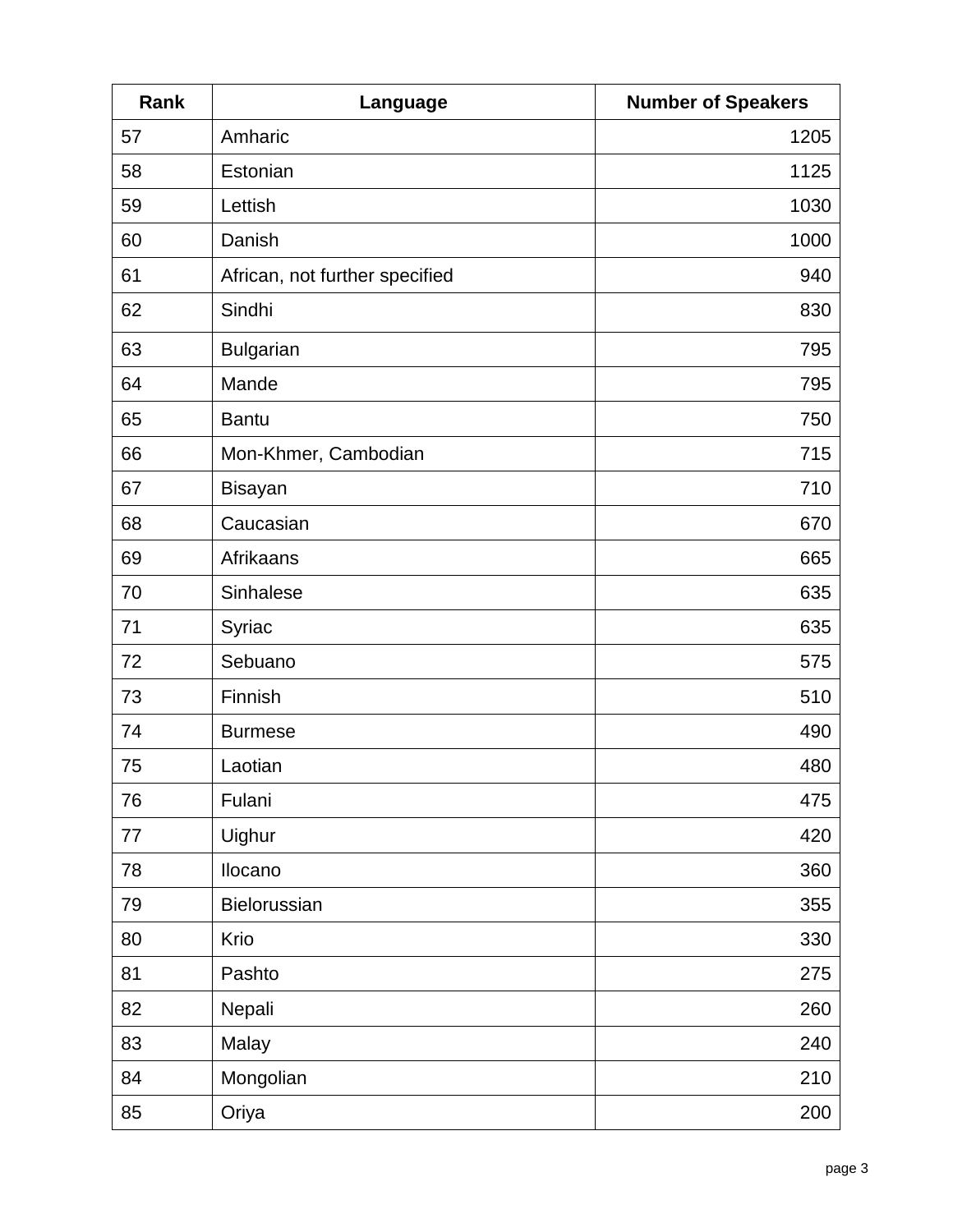| Rank | Language        | <b>Number of Speakers</b> |
|------|-----------------|---------------------------|
| 86   | Pampangan       | 175                       |
| 87   | Tibetan         | 170                       |
| 88   | Chadic          | 160                       |
| 89   | Welsh           | 145                       |
| 90   | Oto-Manguen     | 140                       |
| 91   | Samoan          | 140                       |
| 92   | Quechua         | 135                       |
| 93   | Romany          | 135                       |
| 94   | Dravidian       | 115                       |
| 95   | Chamorro        | 110                       |
| 96   | Cushite         | 105                       |
| 97   | Karachay        | 100                       |
| 98   | American Indian | 95                        |
| 99   | <b>Nilotic</b>  | 90                        |
| 100  | <b>Basque</b>   | 85                        |
| 101  | Cherokee        | 85                        |
| 102  | Kashmiri        | 80                        |
| 103  | Icelandic       | 75                        |
| 104  | Wu              | 75                        |
| 105  | Assamese        | 70                        |
| 106  | Catalonian      | 70                        |
| 107  | Efik            | 70                        |
| 108  | Frisian         | 70                        |
| 109  | Slovene         | 65                        |
| 110  | Dakota          | 60                        |
| 111  | Tupi-Guarani    | 60                        |
| 112  | Gur             | 45                        |
| 113  | Marshallese     | 45                        |
| 114  | Mayan Languages | 45                        |